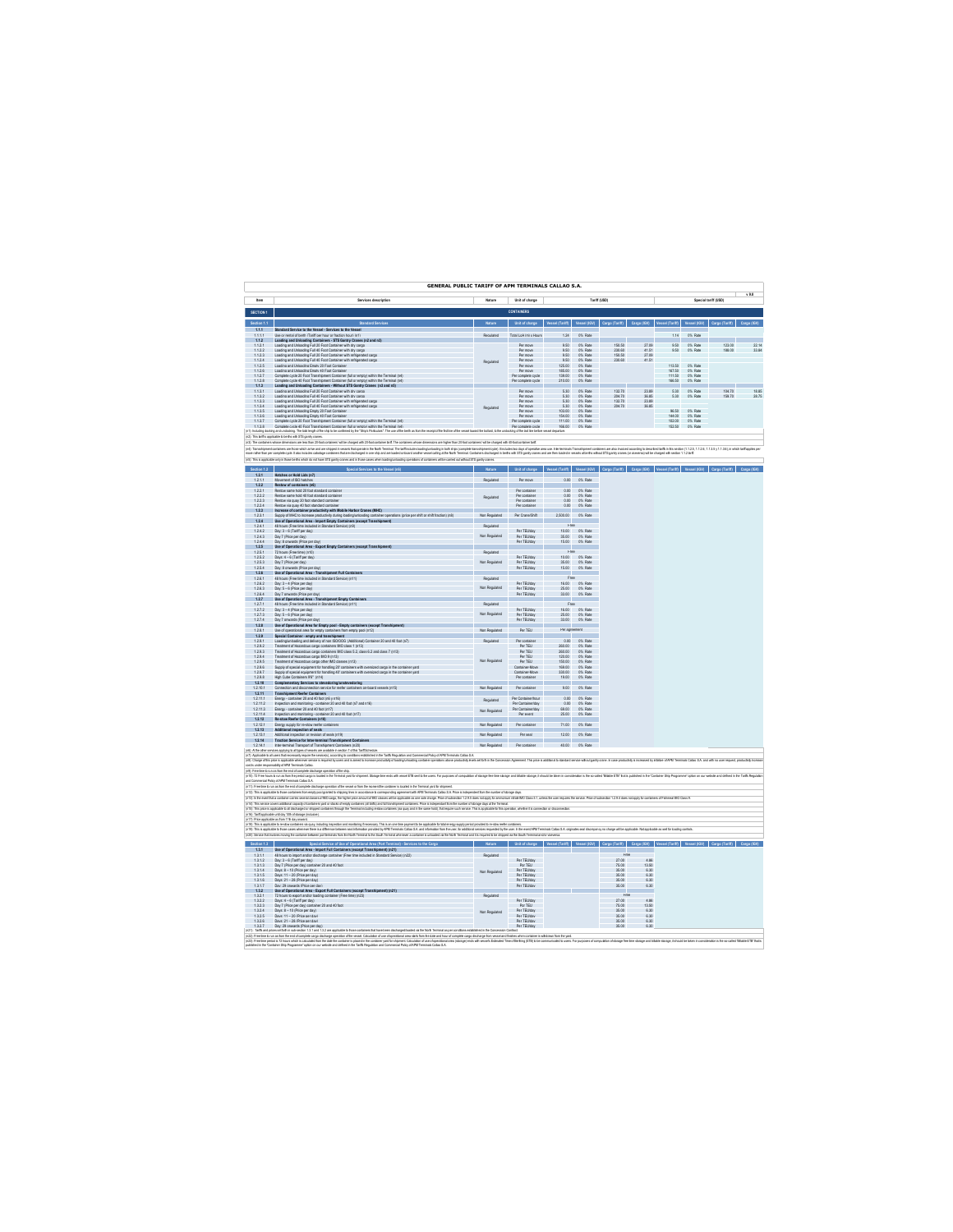| 14.1.1<br>14.1.2<br>14.1.3                                                                                                                                                                                                                                                                                                            | Temporary Depot Special Service - Services to the<br>1.4.1 Temporary Depot Integrated Service for dry import containers (n24)                                                                                                                                                                                                                                                                                                                                                                                                                                                                                                                                                                              |                                                                    | Unit of charge Vessel (Tariff) Vessel (IGV) Cargo (Tariff) Cargo (IGV)                                                           |                                                                      |                     |                                             |                             |                                                                                                                                                                              |
|---------------------------------------------------------------------------------------------------------------------------------------------------------------------------------------------------------------------------------------------------------------------------------------------------------------------------------------|------------------------------------------------------------------------------------------------------------------------------------------------------------------------------------------------------------------------------------------------------------------------------------------------------------------------------------------------------------------------------------------------------------------------------------------------------------------------------------------------------------------------------------------------------------------------------------------------------------------------------------------------------------------------------------------------------------|--------------------------------------------------------------------|----------------------------------------------------------------------------------------------------------------------------------|----------------------------------------------------------------------|---------------------|---------------------------------------------|-----------------------------|------------------------------------------------------------------------------------------------------------------------------------------------------------------------------|
|                                                                                                                                                                                                                                                                                                                                       |                                                                                                                                                                                                                                                                                                                                                                                                                                                                                                                                                                                                                                                                                                            |                                                                    | Por containar                                                                                                                    |                                                                      |                     | 231.50                                      | 41.67                       |                                                                                                                                                                              |
|                                                                                                                                                                                                                                                                                                                                       | semporary Legos: magnatus cervice text and the 10th day<br>20' Container - Includes use of area until the 10th day<br>40' Container - Includes use of area until the 10th day<br>Use of area during days 11 - 20 (Price per day) (n25)                                                                                                                                                                                                                                                                                                                                                                                                                                                                     | Non Regulated                                                      | Per container<br>Per TEUiday                                                                                                     |                                                                      |                     | 304.00<br>15.00                             | 54.72                       |                                                                                                                                                                              |
| 1,4.1.4                                                                                                                                                                                                                                                                                                                               | Use of area during days 21 - 28 (Price per day) (n25)                                                                                                                                                                                                                                                                                                                                                                                                                                                                                                                                                                                                                                                      |                                                                    | Per TEUiday                                                                                                                      | See section 1.3.1.7 and others from section 1.5                      |                     | 20.00                                       | 3.60                        |                                                                                                                                                                              |
| 1.4.1.5<br>1.4.2                                                                                                                                                                                                                                                                                                                      | Use of area from 29th day onwards and other services (n25)<br>Temporary Depot Integrated Service for dry export containers (n26)                                                                                                                                                                                                                                                                                                                                                                                                                                                                                                                                                                           |                                                                    |                                                                                                                                  |                                                                      |                     |                                             |                             |                                                                                                                                                                              |
| $1421$<br>$1422$<br>$1423$                                                                                                                                                                                                                                                                                                            |                                                                                                                                                                                                                                                                                                                                                                                                                                                                                                                                                                                                                                                                                                            |                                                                    | Por containar                                                                                                                    |                                                                      |                     | 182.50                                      | 32.85                       |                                                                                                                                                                              |
| 1.424                                                                                                                                                                                                                                                                                                                                 | 100 Container - Includes use of area until the 7th day<br>40' Container - Includes use of area until the 7th day<br>Use of area days 8 - 10 (Price per day) (n27)<br>Use of area days 11 - 20 (Price per day) (n27)                                                                                                                                                                                                                                                                                                                                                                                                                                                                                        | Non Regulated                                                      | Per container<br>Per TEUiday<br>Per TEUidav                                                                                      |                                                                      |                     | 254.00<br>9.00                              | 45.72<br>1.62               |                                                                                                                                                                              |
| 1425                                                                                                                                                                                                                                                                                                                                  | Use of area during days 21 - 28 (Price per day) (n27)<br>Use of area from 25th day onwards and other services (n27)                                                                                                                                                                                                                                                                                                                                                                                                                                                                                                                                                                                        |                                                                    | Per TEUlday                                                                                                                      | See section 1.3.2.7 and others from section 1.5                      |                     | 20.00                                       | 3.60                        |                                                                                                                                                                              |
| 1426<br>$143$<br>$143.1$                                                                                                                                                                                                                                                                                                              | Temporary Depot integrated service for reefer import of<br>dainers (n2R)                                                                                                                                                                                                                                                                                                                                                                                                                                                                                                                                                                                                                                   |                                                                    |                                                                                                                                  |                                                                      |                     |                                             |                             |                                                                                                                                                                              |
| 1,432                                                                                                                                                                                                                                                                                                                                 | 40' Container - Includes use of area until the 7th                                                                                                                                                                                                                                                                                                                                                                                                                                                                                                                                                                                                                                                         |                                                                    | Per container                                                                                                                    |                                                                      |                     | 331.00<br>400.00                            | 59.58<br>72.00              |                                                                                                                                                                              |
| 1,433<br>1,434                                                                                                                                                                                                                                                                                                                        | Use of area during days 8 - 10 (Price per day) (n29)                                                                                                                                                                                                                                                                                                                                                                                                                                                                                                                                                                                                                                                       | Non Regulated                                                      | Per TEUidav                                                                                                                      | See section 1.4.1.3, 1.4.1.4 and 1.3.1.7 and others from section 1.5 |                     | 10.00                                       | 1.80                        |                                                                                                                                                                              |
| 144                                                                                                                                                                                                                                                                                                                                   | Use of area from day 11 onwards and other services (n25)<br>Temporary Depot integrated service for reefer export containers (n30)                                                                                                                                                                                                                                                                                                                                                                                                                                                                                                                                                                          |                                                                    |                                                                                                                                  |                                                                      |                     |                                             |                             |                                                                                                                                                                              |
| 144                                                                                                                                                                                                                                                                                                                                   | 20" Container - Includes use of area until the 7th<br>40" Container - Includes use of area until the 7th                                                                                                                                                                                                                                                                                                                                                                                                                                                                                                                                                                                                   | Non Regulated                                                      | Per Container<br>Per Container                                                                                                   |                                                                      |                     | 258.00<br>348.00                            | 53.64<br>62.64              |                                                                                                                                                                              |
| 1,4.4.3                                                                                                                                                                                                                                                                                                                               | Use of area from day 8 onwards and other services (n31)                                                                                                                                                                                                                                                                                                                                                                                                                                                                                                                                                                                                                                                    |                                                                    |                                                                                                                                  | See section 1.4.2.3 to 1.4.2.5, 1.3.2.7 and others of section 1.5    |                     |                                             |                             |                                                                                                                                                                              |
|                                                                                                                                                                                                                                                                                                                                       | (oS) This shike applain where APIT in the Main School and The Main Theory Day) (StA) and the School and the School and the School and the School and the School and the School and the School and the School and the School an                                                                                                                                                                                                                                                                                                                                                                                                                                                                             |                                                                    |                                                                                                                                  |                                                                      |                     |                                             |                             |                                                                                                                                                                              |
|                                                                                                                                                                                                                                                                                                                                       | (r25) Pice of section 1.4.1.3 is applicable to use of operational area from days 11 to 20 of Temporary Depct price of section 1.4.1.4 is applicable for days 21 to 28; and price of section 1.3.1.7 is as<br>(x3)) This shallbe applicable whenever APM Terminal Caller S.A. has been nominated as Temporary Depot (2014). Service includio Care Devided Service, use of operational anse and the 7h day, documentation vession, proposed d                                                                                                                                                                                                                                                                |                                                                    | cable for days 29 one<br>ards. For the oth                                                                                       |                                                                      |                     | ons 15.1.153.154 and 155 are applicable inc |                             |                                                                                                                                                                              |
|                                                                                                                                                                                                                                                                                                                                       | yed until the Extension Time of Berthing (ETB) of the wasakil For purposes of computation of schouge less firm abonge and biliable atterge, it should be taken in considerables in the so-called 'Blable's ETB' festivation is<br>charge and are included within standard senios.                                                                                                                                                                                                                                                                                                                                                                                                                          |                                                                    |                                                                                                                                  |                                                                      |                     |                                             |                             |                                                                                                                                                                              |
|                                                                                                                                                                                                                                                                                                                                       | (s27) Pice of sedion 14.23 is applicable to use of operational area form days 3 to 10 of Temporary Depot; price of section 1.4.2.4 is applicable for days 11 to 20; price of section 1.4.2.5 is applicable for days 11 to 28;                                                                                                                                                                                                                                                                                                                                                                                                                                                                              |                                                                    |                                                                                                                                  |                                                                      |                     |                                             |                             |                                                                                                                                                                              |
|                                                                                                                                                                                                                                                                                                                                       | (x28): This shall be applicable whenever APM Terminals Calleo S.A. has been nominated as Tem<br>ary Depot (3014). Service includes Can                                                                                                                                                                                                                                                                                                                                                                                                                                                                                                                                                                     |                                                                    |                                                                                                                                  | es unti the 7th day, in                                              |                     |                                             |                             |                                                                                                                                                                              |
|                                                                                                                                                                                                                                                                                                                                       | ate of complete cargo discharge of the<br>(r29): Price of section 1.4.3.3 is applicable to use of operational area from days 8 to 10 of Tem<br>rary Depot price of section 1.4.1.3 is applicable for days 11 to 20; price of section 1.4.1.4 is applicable for days 21 and price of section 1.3.1.7 is applicable for days 29 onwards. Price of section 1.5.2.3. is applicabl                                                                                                                                                                                                                                                                                                                              |                                                                    |                                                                                                                                  |                                                                      |                     |                                             |                             | ants and mina refearation 1524 is anoticable for                                                                                                                             |
|                                                                                                                                                                                                                                                                                                                                       | ing for day 8th crowards as well. For the other services, the sections 1.5.1.1.5.3.1.5.4 and 1.5.5, are applic<br>ber of storage days                                                                                                                                                                                                                                                                                                                                                                                                                                                                                                                                                                      |                                                                    |                                                                                                                                  |                                                                      |                     |                                             |                             |                                                                                                                                                                              |
|                                                                                                                                                                                                                                                                                                                                       | (r30): This shall be applicable whenever APM Terminals Callap S.A. has been nominated as Terrooney Depot (3014). Service is                                                                                                                                                                                                                                                                                                                                                                                                                                                                                                                                                                                |                                                                    |                                                                                                                                  |                                                                      |                     |                                             |                             |                                                                                                                                                                              |
|                                                                                                                                                                                                                                                                                                                                       | d fiorn the date the container is placed in the container yerd u<br>Terminals Callao S.A. First two days (48 hours) are fee of ch<br>. .<br>. is calculated from<br>Hicvof APM Term<br>wronthing (ETE)<br>Fed within the stand                                                                                                                                                                                                                                                                                                                                                                                                                                                                             |                                                                    |                                                                                                                                  |                                                                      |                     |                                             |                             |                                                                                                                                                                              |
|                                                                                                                                                                                                                                                                                                                                       | (n31): Price of section 1.4.2.3 is applicable to use of operational area form days 8 to 10 of Ter.<br>Inspection and monitoring for day 8th onwards as well. For the other services, the sections 1.<br>.<br>I Temporany Depot, price of section 1.4.2.4 is applicable for di<br>is 1.5.1.1.5.3.1.5.4 and 1.5.5, are applicable independently f                                                                                                                                                                                                                                                                                                                                                            |                                                                    |                                                                                                                                  |                                                                      |                     | Printed services 15.2.3. is a               |                             |                                                                                                                                                                              |
| Section 15                                                                                                                                                                                                                                                                                                                            | Other Special Services for Containers (Port Terminal & Tempory Depot) - Services to the Care                                                                                                                                                                                                                                                                                                                                                                                                                                                                                                                                                                                                               |                                                                    | Nature Unit of charge Vessel (Tariff) Vessel (IGV) Cargo (Tariff) Cargo (IGV) V                                                  |                                                                      |                     |                                             |                             |                                                                                                                                                                              |
| 15.1                                                                                                                                                                                                                                                                                                                                  | serial Carros                                                                                                                                                                                                                                                                                                                                                                                                                                                                                                                                                                                                                                                                                              |                                                                    |                                                                                                                                  |                                                                      |                     |                                             |                             |                                                                                                                                                                              |
| 1.5.1.1                                                                                                                                                                                                                                                                                                                               | Treatment of Hazardous cargo containers BIO class 1 (n32)                                                                                                                                                                                                                                                                                                                                                                                                                                                                                                                                                                                                                                                  |                                                                    | Par TEU                                                                                                                          |                                                                      |                     | 260.00                                      | 46.80                       |                                                                                                                                                                              |
| 1.5.1.2<br>1.5.1.3                                                                                                                                                                                                                                                                                                                    | Treatment of Hazardous carpo containers MO class 5.2, class 6.2 and class 7 (n32)<br>Treatment of Hazardous carpo IMO 9 (n32 and n33)                                                                                                                                                                                                                                                                                                                                                                                                                                                                                                                                                                      |                                                                    | Par TEU<br><b>Par TEU</b>                                                                                                        |                                                                      |                     | 260.00<br>120.00                            | 46.80<br>21.60              |                                                                                                                                                                              |
| 1.5.1.4<br>1.5.1.5                                                                                                                                                                                                                                                                                                                    | reastment of Hazarodous catego offer allow case out.<br>Theatment of Hazardous catego other IMD disease (n32)<br>Sucelve of special excidentent for handline 20' containers with oversized career in the container vard<br>Sucelve of s                                                                                                                                                                                                                                                                                                                                                                                                                                                                    | Non Regulated                                                      | <b>ParTEU</b><br>Container Move                                                                                                  |                                                                      |                     | 150.00<br>169.00                            | 27.00<br>30.42              |                                                                                                                                                                              |
| 1.5.1.5<br>1.5.1.7                                                                                                                                                                                                                                                                                                                    |                                                                                                                                                                                                                                                                                                                                                                                                                                                                                                                                                                                                                                                                                                            |                                                                    | Container-Move<br>Container                                                                                                      |                                                                      |                     | 330.00                                      | 59.40                       |                                                                                                                                                                              |
| 1.5.2                                                                                                                                                                                                                                                                                                                                 | Reefer Container                                                                                                                                                                                                                                                                                                                                                                                                                                                                                                                                                                                                                                                                                           |                                                                    |                                                                                                                                  |                                                                      |                     |                                             |                             |                                                                                                                                                                              |
| 1.52.1                                                                                                                                                                                                                                                                                                                                | Energy - 20' and 40' container (n35 and n36)                                                                                                                                                                                                                                                                                                                                                                                                                                                                                                                                                                                                                                                               | Regulated                                                          | Per containent cur                                                                                                               |                                                                      |                     | 0.00                                        | 0.00                        |                                                                                                                                                                              |
| 1.522<br>1523                                                                                                                                                                                                                                                                                                                         | Inspection and monitoring - 20' and 40' container (n35 and n36)                                                                                                                                                                                                                                                                                                                                                                                                                                                                                                                                                                                                                                            |                                                                    | Per container/day<br>Per container/day                                                                                           |                                                                      |                     | 0.00<br>69.00                               | 0.00<br>12.42               |                                                                                                                                                                              |
| 1.524                                                                                                                                                                                                                                                                                                                                 | Energy - 20' and 40' containst (Price out day or flaction day) (n37)<br>Inspection and monitoring - 20' and 40' container (n37)<br>Pre-cooling empty container (n38)                                                                                                                                                                                                                                                                                                                                                                                                                                                                                                                                       | Non Regulated                                                      | Per event                                                                                                                        |                                                                      |                     | 25.00                                       | 4.50                        |                                                                                                                                                                              |
| 1.525<br>1.52.6                                                                                                                                                                                                                                                                                                                       | Provision of cold antechamber (n39)                                                                                                                                                                                                                                                                                                                                                                                                                                                                                                                                                                                                                                                                        |                                                                    | Per Containe<br>Per Unitiday                                                                                                     |                                                                      |                     | 30.57<br>250.00                             | 45.00                       |                                                                                                                                                                              |
| 1.527                                                                                                                                                                                                                                                                                                                                 | Pre-cooling empty container (n38)<br>Assembly and disassembly of clin system on reafer Gensets (n35)                                                                                                                                                                                                                                                                                                                                                                                                                                                                                                                                                                                                       | Regulated                                                          | Per Container                                                                                                                    |                                                                      |                     | 30.57                                       | 5.50                        |                                                                                                                                                                              |
| 1.528<br>1.5.3                                                                                                                                                                                                                                                                                                                        | Cargo Handling and horizontal movement coerations                                                                                                                                                                                                                                                                                                                                                                                                                                                                                                                                                                                                                                                          |                                                                    | Per complete cycle                                                                                                               |                                                                      |                     | 0.00                                        | 0.00                        |                                                                                                                                                                              |
| $1.53.1$<br>$1.532$                                                                                                                                                                                                                                                                                                                   | Additional Movement to Standard Service in the terminal as per request of the user or authorities (n35)<br>cs o gancs - 20' and 40' contair                                                                                                                                                                                                                                                                                                                                                                                                                                                                                                                                                                | Regulated                                                          | Per Container                                                                                                                    |                                                                      |                     | 0.00<br>0.00                                | 0.00                        |                                                                                                                                                                              |
| 1.533                                                                                                                                                                                                                                                                                                                                 | Cargo inspection with groups o gangs - 20' and 40' contain-<br>Cargo inspection with forklifts - 20' and 40' container (n35)                                                                                                                                                                                                                                                                                                                                                                                                                                                                                                                                                                               |                                                                    | Per Containe<br>Per Container                                                                                                    |                                                                      |                     | 0.00                                        | 0.00<br>0.00                |                                                                                                                                                                              |
| 1.5.3.4<br>1.535                                                                                                                                                                                                                                                                                                                      | Consolidation/deconsolidation of containers with dry cargo<br>Consolidation/deconsolidation of containers with dry cargo including Gate In/Gate Out of empty container                                                                                                                                                                                                                                                                                                                                                                                                                                                                                                                                     |                                                                    | Per Container<br>Per Container                                                                                                   |                                                                      |                     | 176.00<br>230.00                            | 31.68<br>41.40              |                                                                                                                                                                              |
| 1,53.6                                                                                                                                                                                                                                                                                                                                | Consolidation/deconsolidation of containers with refrigerated cerro.                                                                                                                                                                                                                                                                                                                                                                                                                                                                                                                                                                                                                                       | Non Regulated                                                      | Per Container                                                                                                                    |                                                                      |                     | 660.00                                      | 118.80                      |                                                                                                                                                                              |
| 1.537<br>1.538<br>1.539                                                                                                                                                                                                                                                                                                               | consolidation/decreases/estimal of containers with refinement cease<br>Consolidation/deconsolidation of containers with Mitlosofiado carso including Gate In/Gate Out of emoty containers<br>Depalletizing/palletizing (removal of s                                                                                                                                                                                                                                                                                                                                                                                                                                                                       |                                                                    | Per Container                                                                                                                    |                                                                      |                     | 800.00                                      | 144.00                      |                                                                                                                                                                              |
|                                                                                                                                                                                                                                                                                                                                       | Other Services                                                                                                                                                                                                                                                                                                                                                                                                                                                                                                                                                                                                                                                                                             |                                                                    | Per shift<br>Per Pallet                                                                                                          |                                                                      |                     | 1250.00                                     | 225.00                      |                                                                                                                                                                              |
| 1.5.4<br>1.5.4.1                                                                                                                                                                                                                                                                                                                      |                                                                                                                                                                                                                                                                                                                                                                                                                                                                                                                                                                                                                                                                                                            |                                                                    | Per Bit.                                                                                                                         |                                                                      |                     | 23.00                                       | 4, 14                       |                                                                                                                                                                              |
| 1.5.4.2<br>1543                                                                                                                                                                                                                                                                                                                       | Breakdown as per instructions of freight forward agent (n42)<br>Sweeping of empty cretains                                                                                                                                                                                                                                                                                                                                                                                                                                                                                                                                                                                                                 |                                                                    | Per breakdown<br>Por containar                                                                                                   |                                                                      |                     | 23.00<br>6.00                               | 4, 14<br>1.08               |                                                                                                                                                                              |
| 1.5.4.4<br>1.5.4.5                                                                                                                                                                                                                                                                                                                    | Sinustries of conta<br>Simple cleaning of conta<br>Chemical cleaning of co                                                                                                                                                                                                                                                                                                                                                                                                                                                                                                                                                                                                                                 |                                                                    | Per containe                                                                                                                     |                                                                      |                     | 24.00                                       | $4.32$<br>8.64              |                                                                                                                                                                              |
| 1.5.4.6                                                                                                                                                                                                                                                                                                                               | Container repair                                                                                                                                                                                                                                                                                                                                                                                                                                                                                                                                                                                                                                                                                           | Non Regulated                                                      | Per Activity                                                                                                                     |                                                                      |                     | Par q                                       |                             |                                                                                                                                                                              |
| 1.547                                                                                                                                                                                                                                                                                                                                 | Seal placement services                                                                                                                                                                                                                                                                                                                                                                                                                                                                                                                                                                                                                                                                                    |                                                                    | Per seal<br>Per seal                                                                                                             |                                                                      |                     | 12.00                                       | 2.16                        |                                                                                                                                                                              |
| 1,5.4.8<br>1549                                                                                                                                                                                                                                                                                                                       | Additional inspection or revision of seals (n15).<br>Labels Placing or Removal Services (n43)                                                                                                                                                                                                                                                                                                                                                                                                                                                                                                                                                                                                              |                                                                    | Por contain                                                                                                                      |                                                                      |                     | 12.00<br>9.00                               | 2.16<br>162                 |                                                                                                                                                                              |
|                                                                                                                                                                                                                                                                                                                                       | g of containers (n44)                                                                                                                                                                                                                                                                                                                                                                                                                                                                                                                                                                                                                                                                                      |                                                                    |                                                                                                                                  |                                                                      |                     |                                             |                             |                                                                                                                                                                              |
|                                                                                                                                                                                                                                                                                                                                       |                                                                                                                                                                                                                                                                                                                                                                                                                                                                                                                                                                                                                                                                                                            |                                                                    | Per contains                                                                                                                     |                                                                      |                     | 90.00                                       | 16.20                       |                                                                                                                                                                              |
|                                                                                                                                                                                                                                                                                                                                       | Additional weighing of contain                                                                                                                                                                                                                                                                                                                                                                                                                                                                                                                                                                                                                                                                             |                                                                    |                                                                                                                                  |                                                                      |                     |                                             |                             |                                                                                                                                                                              |
|                                                                                                                                                                                                                                                                                                                                       | Gate in (n45)<br>Gate Out (n45)<br>(x32) In the event that a container carries several classes of MO cargo, the higher price amount of MO classes will be applicable as one sole charge. Price of service (subsection 1.5.1.4) does not poply br ammonium mitrate<br>(x33): The price of this service (subsection 1.5.1.3) does not apply by Fahmeal - BIO Class 9 previously declared as such in the Container Ann<br>ent List (CAL) for shipping as per pr<br>nice covers additional capacity of container vard or stacks of full containers (except tra<br>and Prima is in                                                                                                                              |                                                                    | Per container<br>Per container<br>.<br>al. This is not applicable for containers of Temporary Depotservice (section 1.4 service: |                                                                      |                     | 190.00<br>160.00                            | 34.20<br>28.80              |                                                                                                                                                                              |
|                                                                                                                                                                                                                                                                                                                                       | (x35). Applable to all uses that recessivity regime to service)), according to confident and interest Regulation and Commercial Policy of APM Terminals Called S.A.<br>(x36). This is applicable until the day of straige also. T<br>. (n37). The term appliable form day? consists to Port Removements of the movement material concentration of the Multipuppes Norfi Term<br>(n33). The series relies to connecting / decorrecting free employees phenomenology and                                                                                                                                                                                                                                     | nted as Temporary Depot, price is applicable from day 8th onwards. | wr prior to placing the feah or r<br>ded or loaded by the Port Terminal (section 1.5.2.5). In those cases that the               |                                                                      |                     |                                             |                             |                                                                                                                                                                              |
|                                                                                                                                                                                                                                                                                                                                       | ner. This service is a price (not regulated) when the pre-co-<br>empty container is assign-<br>(r39) Price applicable to all users (consignee or representative) who der<br>ds, drecty from<br><b>APM Ten</b><br>of inspection (by red channel, prior inspection, by BOE or another).<br>nals Calliac                                                                                                                                                                                                                                                                                                                                                                                                      |                                                                    |                                                                                                                                  |                                                                      |                     |                                             |                             |                                                                                                                                                                              |
| 15410<br>1.5.5<br>1.5.5.1<br>1.5.5.2<br>(r34) This se                                                                                                                                                                                                                                                                                 | (e42) Service includes the use of Mobile Herbour Cranes por a period of 4 hours. For deconsolidations, service also includes the seperation of the cargo that is located inside the conte<br>ind the consolida                                                                                                                                                                                                                                                                                                                                                                                                                                                                                             |                                                                    |                                                                                                                                  |                                                                      |                     |                                             |                             |                                                                                                                                                                              |
|                                                                                                                                                                                                                                                                                                                                       | (n41) Price applicable to all users who demand the service in cases where the bose break bulk cargo is placed on (or removed from) a pallet hat will han be consolidated within (or pre-                                                                                                                                                                                                                                                                                                                                                                                                                                                                                                                   |                                                                    |                                                                                                                                  |                                                                      |                     |                                             |                             |                                                                                                                                                                              |
|                                                                                                                                                                                                                                                                                                                                       |                                                                                                                                                                                                                                                                                                                                                                                                                                                                                                                                                                                                                                                                                                            |                                                                    |                                                                                                                                  |                                                                      |                     |                                             |                             |                                                                                                                                                                              |
|                                                                                                                                                                                                                                                                                                                                       | irged to each breakdown B1, mother, B1, son or B1, g1<br>(n43); Respective labels shall be placed according to cargo classification as per MDG code for export operations. For import operations, placing of label shall take place when                                                                                                                                                                                                                                                                                                                                                                                                                                                                   |                                                                    |                                                                                                                                  |                                                                      |                     |                                             |                             |                                                                                                                                                                              |
|                                                                                                                                                                                                                                                                                                                                       | when these do not correspond to MDG code, for placing the correct label instead.                                                                                                                                                                                                                                                                                                                                                                                                                                                                                                                                                                                                                           |                                                                    |                                                                                                                                  |                                                                      |                     |                                             |                             |                                                                                                                                                                              |
|                                                                                                                                                                                                                                                                                                                                       |                                                                                                                                                                                                                                                                                                                                                                                                                                                                                                                                                                                                                                                                                                            |                                                                    |                                                                                                                                  |                                                                      |                     |                                             |                             |                                                                                                                                                                              |
|                                                                                                                                                                                                                                                                                                                                       | (n45): This service shall not be applicable br shipping, unloading or banahipment services br emply conteners set forth in Section 1.1.2 and 1.1.3 of current Tarif Schedule                                                                                                                                                                                                                                                                                                                                                                                                                                                                                                                               |                                                                    |                                                                                                                                  |                                                                      |                     |                                             |                             |                                                                                                                                                                              |
|                                                                                                                                                                                                                                                                                                                                       |                                                                                                                                                                                                                                                                                                                                                                                                                                                                                                                                                                                                                                                                                                            |                                                                    | BREAK BULK CARGO SERVICES                                                                                                        |                                                                      |                     |                                             |                             |                                                                                                                                                                              |
|                                                                                                                                                                                                                                                                                                                                       |                                                                                                                                                                                                                                                                                                                                                                                                                                                                                                                                                                                                                                                                                                            |                                                                    |                                                                                                                                  |                                                                      |                     |                                             |                             |                                                                                                                                                                              |
|                                                                                                                                                                                                                                                                                                                                       | <b>Standard Services</b><br>2.1.1 Standard Service to the Vessel - Services to the Vessel                                                                                                                                                                                                                                                                                                                                                                                                                                                                                                                                                                                                                  |                                                                    |                                                                                                                                  |                                                                      |                     |                                             |                             | Unit of charge Vessel (Tariff) Vessel (IOV) Cargo (Tariff) Cargo (IOV) Vessel (Tariff) Vessel (IOV) Cargo (Tariff) Ca                                                        |
|                                                                                                                                                                                                                                                                                                                                       | Use or rental of berth (Tariff per hour or fraction hour) (n1)                                                                                                                                                                                                                                                                                                                                                                                                                                                                                                                                                                                                                                             | Repulated                                                          | Total LoA (m) x Hours                                                                                                            | 1.24                                                                 | 0% Rate             |                                             |                             |                                                                                                                                                                              |
|                                                                                                                                                                                                                                                                                                                                       | Standard Service to Break Bulk Cargo                                                                                                                                                                                                                                                                                                                                                                                                                                                                                                                                                                                                                                                                       | Repulated                                                          | Par Ton                                                                                                                          | 250                                                                  | 0% Rate             | 11.00                                       | 1.98                        | 2.50<br>0% Rate                                                                                                                                                              |
|                                                                                                                                                                                                                                                                                                                                       | Statistics derivice to Break Busk Cardo<br>Loading and Unipading of Break Busk cargo (n46)<br>offis art includes tensions of the cargo from vessel to the quay, leshingle                                                                                                                                                                                                                                                                                                                                                                                                                                                                                                                                  | cargo i                                                            |                                                                                                                                  | shipping contract. EVe                                               |                     |                                             |                             | el portion of this terifis charged to the cargo consignee, then ICV (IVA) shall be app                                                                                       |
| -22 II                                                                                                                                                                                                                                                                                                                                |                                                                                                                                                                                                                                                                                                                                                                                                                                                                                                                                                                                                                                                                                                            |                                                                    | Unit of charge Vess                                                                                                              |                                                                      |                     |                                             |                             | el (Tariff)   Vessel (IGV)   Cargo (Tariff)   Cargo (IGV)   Vessel (Tariff)   Vessel (IGV)   Cargo (Tariff)   Ca                                                             |
|                                                                                                                                                                                                                                                                                                                                       | 2.2.1 Hatches or Hold Lids (n7)<br>Movement of ISO hatches                                                                                                                                                                                                                                                                                                                                                                                                                                                                                                                                                                                                                                                 | Repulated                                                          | Per move                                                                                                                         | 0.00                                                                 | 0% Rate             |                                             |                             |                                                                                                                                                                              |
|                                                                                                                                                                                                                                                                                                                                       | Re-stow of Break Bulk Cargo                                                                                                                                                                                                                                                                                                                                                                                                                                                                                                                                                                                                                                                                                |                                                                    |                                                                                                                                  |                                                                      |                     |                                             |                             |                                                                                                                                                                              |
|                                                                                                                                                                                                                                                                                                                                       |                                                                                                                                                                                                                                                                                                                                                                                                                                                                                                                                                                                                                                                                                                            | Regulated                                                          | <b>Por ton</b>                                                                                                                   | 13.50<br>27.00                                                       | ON: Rate<br>0% Rate |                                             |                             |                                                                                                                                                                              |
|                                                                                                                                                                                                                                                                                                                                       |                                                                                                                                                                                                                                                                                                                                                                                                                                                                                                                                                                                                                                                                                                            |                                                                    |                                                                                                                                  |                                                                      |                     |                                             |                             |                                                                                                                                                                              |
|                                                                                                                                                                                                                                                                                                                                       | Re-stow via vessel<br>Re-stow via vessel<br>Re-stow via ouze (n47)<br>Transhipment of Break Bulk cargo<br>Transhipment of Break Bulk cargo<br>(n47): This is applicable to the cargo that is re-stowed in the same hold (level) or in another hold (level) of the vessel which in both cases cargo requires to be temporarly bandered to the quay                                                                                                                                                                                                                                                                                                                                                          |                                                                    | Non Regulated Per ton                                                                                                            |                                                                      | 25.60 0% Rate       |                                             |                             |                                                                                                                                                                              |
|                                                                                                                                                                                                                                                                                                                                       | vice includes 3 fee days of storage which apples after completion of cargo discharge operation of the ve                                                                                                                                                                                                                                                                                                                                                                                                                                                                                                                                                                                                   |                                                                    |                                                                                                                                  |                                                                      |                     |                                             |                             |                                                                                                                                                                              |
|                                                                                                                                                                                                                                                                                                                                       | Special Service of Use of Operational Area (Port Terminal) - Services to the Ca<br>Ilse of Operational Area - All traffic                                                                                                                                                                                                                                                                                                                                                                                                                                                                                                                                                                                  | Nature 1                                                           | Initiatebaron Vessel (Tariff) Vessel (ISV) Carro (Tariff) Carro (ISV) Vessel (Tariff)                                            |                                                                      |                     |                                             |                             | 03W Caroo (Tariff) Caroo (IGV                                                                                                                                                |
|                                                                                                                                                                                                                                                                                                                                       |                                                                                                                                                                                                                                                                                                                                                                                                                                                                                                                                                                                                                                                                                                            | Rendated                                                           |                                                                                                                                  |                                                                      |                     | Free                                        |                             |                                                                                                                                                                              |
|                                                                                                                                                                                                                                                                                                                                       |                                                                                                                                                                                                                                                                                                                                                                                                                                                                                                                                                                                                                                                                                                            | Non Regulated                                                      | Per tor                                                                                                                          |                                                                      |                     | 23.00                                       |                             |                                                                                                                                                                              |
|                                                                                                                                                                                                                                                                                                                                       | Davs: 1 - 3 (Free time - Included in Standard Service)<br>Davs: 4 - 10 (Tariff for whole period or fraction period)<br>Days: 11 - 20 (Tariff per day or fraction day)<br>Days: 21 - onwards (Tariff per day or fraction day)                                                                                                                                                                                                                                                                                                                                                                                                                                                                               |                                                                    | Per toniday<br>Per toniday                                                                                                       |                                                                      |                     | 2.60<br>4.20                                | $\frac{4.14}{0.47}$<br>0.76 |                                                                                                                                                                              |
|                                                                                                                                                                                                                                                                                                                                       | Special Service of Temporary Depot - Services to the Cargo                                                                                                                                                                                                                                                                                                                                                                                                                                                                                                                                                                                                                                                 |                                                                    |                                                                                                                                  |                                                                      |                     |                                             |                             | Nature   Unit of charge   Vessel (Tariff)   Vessel (IGV)   Cargo (Tariff)   Cargo (IGV)   Vessel (Tariff)   Vessel (Tariff)   Vessel (Tariff)   Cargo (Tariff)   Cargo (IGV) |
|                                                                                                                                                                                                                                                                                                                                       | Terrentary Denni Internated Service - All traffic (n4)                                                                                                                                                                                                                                                                                                                                                                                                                                                                                                                                                                                                                                                     |                                                                    |                                                                                                                                  |                                                                      |                     |                                             |                             |                                                                                                                                                                              |
|                                                                                                                                                                                                                                                                                                                                       | Break Bulk Caroo - Includes use of operational area until day 10<br>Use of coarational area from days 11 - 20 (Price per day of day)                                                                                                                                                                                                                                                                                                                                                                                                                                                                                                                                                                       | Non Regulated                                                      | Per toniday                                                                                                                      |                                                                      |                     | 27.60                                       | $\frac{4.97}{0.27}$         |                                                                                                                                                                              |
|                                                                                                                                                                                                                                                                                                                                       | Use of coerational area from day 21 onwards and other services (n50)<br>Break Bulk Caroo - Includes use of operational area until day 30                                                                                                                                                                                                                                                                                                                                                                                                                                                                                                                                                                   |                                                                    | Perton                                                                                                                           | See section 2.3.1.4 and 2.5.2 to 2.5.4                               |                     | 70.00                                       | 12.60                       |                                                                                                                                                                              |
|                                                                                                                                                                                                                                                                                                                                       | er APM Terminals Caller S.A. is accorded as Temporary Depot tode 3014) after paren has been previously coordinated and accepted by APMTC (Subjects source available). It includes the Standard Service cargo portion, use of c                                                                                                                                                                                                                                                                                                                                                                                                                                                                             |                                                                    |                                                                                                                                  |                                                                      |                     |                                             |                             | and the Contract Local American<br>the to Contain Continue advertiser and                                                                                                    |
|                                                                                                                                                                                                                                                                                                                                       | (n43): This is applicable whenever APM Terminals<br>Fee of charge and are part of the Standard Service<br>(m3)) Pice of sedan 23.14, a scolable for use of constitute and Temporar Depotences (sedan 241.1) for date 21 and constitution (Fig. 014. a scolable for use of packing framed ans of Temporary Depote that constant any and T                                                                                                                                                                                                                                                                                                                                                                   |                                                                    |                                                                                                                                  |                                                                      |                     |                                             |                             |                                                                                                                                                                              |
|                                                                                                                                                                                                                                                                                                                                       | storage days of break bulk cargo in the Terminal.                                                                                                                                                                                                                                                                                                                                                                                                                                                                                                                                                                                                                                                          |                                                                    |                                                                                                                                  |                                                                      |                     |                                             |                             |                                                                                                                                                                              |
|                                                                                                                                                                                                                                                                                                                                       | Section 2.5 Cher Special Services to Break Bulk Cargo (Port Terminal & Tempocary Depot) - Services to the Cargo Nature   United charge   Vessel (Tarm   Vessel (1001)   Cargo (1001)   Vessel (Tarm   Vessel (Tarm   Cargo (10                                                                                                                                                                                                                                                                                                                                                                                                                                                                             |                                                                    |                                                                                                                                  |                                                                      |                     |                                             |                             |                                                                                                                                                                              |
|                                                                                                                                                                                                                                                                                                                                       | 2.5.1 Use of Simple Depot - All traffic (n51)<br>Days: 1 . 30 (Price ner month or fraction month)                                                                                                                                                                                                                                                                                                                                                                                                                                                                                                                                                                                                          | Non Renulated                                                      | Per m2                                                                                                                           | a ka                                                                 |                     | 11.00                                       | 1.98                        |                                                                                                                                                                              |
|                                                                                                                                                                                                                                                                                                                                       | Special Cargo                                                                                                                                                                                                                                                                                                                                                                                                                                                                                                                                                                                                                                                                                              |                                                                    | m                                                                                                                                | <b>Contract Contract</b>                                             | and the control     |                                             |                             | the control of the control of the                                                                                                                                            |
|                                                                                                                                                                                                                                                                                                                                       | Loading/Unloading of project cargo without mobile harbor crane (n52)<br>ading of project cargo with mobile harbor crane (n52)                                                                                                                                                                                                                                                                                                                                                                                                                                                                                                                                                                              |                                                                    | Per ton or m3<br>Per ton or m3                                                                                                   |                                                                      |                     | 25.00                                       | 450                         |                                                                                                                                                                              |
| SECTION 2<br>Section 21<br>2.1.1.1<br>212<br>2.12.1<br>(n46): Vessel pr<br>Secti<br>2.2.1.1<br>22.2<br>2221<br>$\frac{222}{223}$<br>2.2.3.1<br>(n48) Price of ser<br>Section 2.3<br>23.1<br>2.3.1.1<br>2.3.1.3<br>2.3.1.4<br>Section 2.4<br>241<br>24.1.1<br>24.12<br>2.4.1.3<br>2.4.1.4<br>2.5.1.1<br>25.2<br>2521<br>2.521<br>2.523 | Special treatment to hazardous cargo using equipment and additional personnel - direct treatment (n53)                                                                                                                                                                                                                                                                                                                                                                                                                                                                                                                                                                                                     | Regulated                                                          | Person                                                                                                                           |                                                                      |                     | 14.50                                       | 2.61                        |                                                                                                                                                                              |
|                                                                                                                                                                                                                                                                                                                                       | Special treatment to hazardous cargo using equipment and additional personnel - indirect treatment (n53)<br>Cargo Handling and horizontal movement coerations                                                                                                                                                                                                                                                                                                                                                                                                                                                                                                                                              |                                                                    | Perton                                                                                                                           |                                                                      |                     | 21.60                                       | 3.89                        |                                                                                                                                                                              |
|                                                                                                                                                                                                                                                                                                                                       | Additional Movement as per request of the user or corroctent authority                                                                                                                                                                                                                                                                                                                                                                                                                                                                                                                                                                                                                                     |                                                                    | Por ton                                                                                                                          |                                                                      |                     | 4.00<br>400                                 | 0.72<br>0.77                |                                                                                                                                                                              |
|                                                                                                                                                                                                                                                                                                                                       |                                                                                                                                                                                                                                                                                                                                                                                                                                                                                                                                                                                                                                                                                                            |                                                                    | Par MAFI                                                                                                                         |                                                                      |                     | 281.00                                      |                             |                                                                                                                                                                              |
| 2.524<br>2.5.3<br>2531<br>2532<br>2.533<br>2.534<br>2.535                                                                                                                                                                                                                                                                             | . Robbinal Movemer & and Naosas of the Sale of correster authors<br>Decomolitation Consideration of break built carso with MAPs in 651<br>Descensibilitätivn Consideration of Break Built caree in MAFIs with Mobile Herbour Cranes<br>Deconsolidation/Consolidation of MAF is (n57)                                                                                                                                                                                                                                                                                                                                                                                                                       | Non Regulated                                                      | Par Shift                                                                                                                        | Per MAFI 83.00 14.94                                                 |                     | 1,250.00                                    | 225.00                      |                                                                                                                                                                              |
| 2.536                                                                                                                                                                                                                                                                                                                                 | Bagging or racking of goods in sacks or big bags (58)                                                                                                                                                                                                                                                                                                                                                                                                                                                                                                                                                                                                                                                      |                                                                    | Perton                                                                                                                           |                                                                      |                     | 20.00                                       | 3.60                        |                                                                                                                                                                              |
| 2.5.4<br>2541                                                                                                                                                                                                                                                                                                                         | Other services<br><b>Contract Contract</b>                                                                                                                                                                                                                                                                                                                                                                                                                                                                                                                                                                                                                                                                 | Non-Regulated                                                      | a kara<br>Perminik                                                                                                               |                                                                      |                     | 21.00                                       | 3.78                        |                                                                                                                                                                              |
|                                                                                                                                                                                                                                                                                                                                       |                                                                                                                                                                                                                                                                                                                                                                                                                                                                                                                                                                                                                                                                                                            |                                                                    |                                                                                                                                  |                                                                      |                     | th) or for                                  |                             |                                                                                                                                                                              |
|                                                                                                                                                                                                                                                                                                                                       | Additional weighting (This does not include extra movement)<br>when to require the stuke angle, placing it is a designated area and studies through the studies of the studies<br>of to Break Bulk caroo in this case. Twitter the c<br>nown two conventions are allowed and analyze the applied by the experie or impoter and APM Terminis Caller SA. This is applicable to these Bulk carps tutulities frully shipped as another type of carp (in continues m<br>argum<br>ski otowode besid op na sas into have a spook a Sne by Opport Snew March Snew March Snew Assembly the spook of the Snew Assembly on the Snew Assembly of The Snew Assembly or the Snew Assembly or the Snew Assembly or the Sn |                                                                    |                                                                                                                                  |                                                                      |                     |                                             |                             |                                                                                                                                                                              |
|                                                                                                                                                                                                                                                                                                                                       | (n3)) Tarffcoresponds to basing your unbated considerable abut change (MC) whenever additional exponentantle passonal is to be provided as per Por Authority equalities or provided the sail and and consequated for each Tart                                                                                                                                                                                                                                                                                                                                                                                                                                                                             |                                                                    |                                                                                                                                  |                                                                      |                     |                                             |                             |                                                                                                                                                                              |
|                                                                                                                                                                                                                                                                                                                                       | break bulk cargo shall be applicable. Under direct treatment, import hazardous cargo is to be delivered to the user in the berth (martits free after shall) immediately after being discharged. Under indirect treatment, impo<br>(rSF). This was to harding of cargo using fields and/or gange for the apparent of page. This sends and be provided upon reported the user page on en or company or the authorities. This are being as a structure of the cargo                                                                                                                                                                                                                                           |                                                                    |                                                                                                                                  |                                                                      |                     |                                             |                             |                                                                                                                                                                              |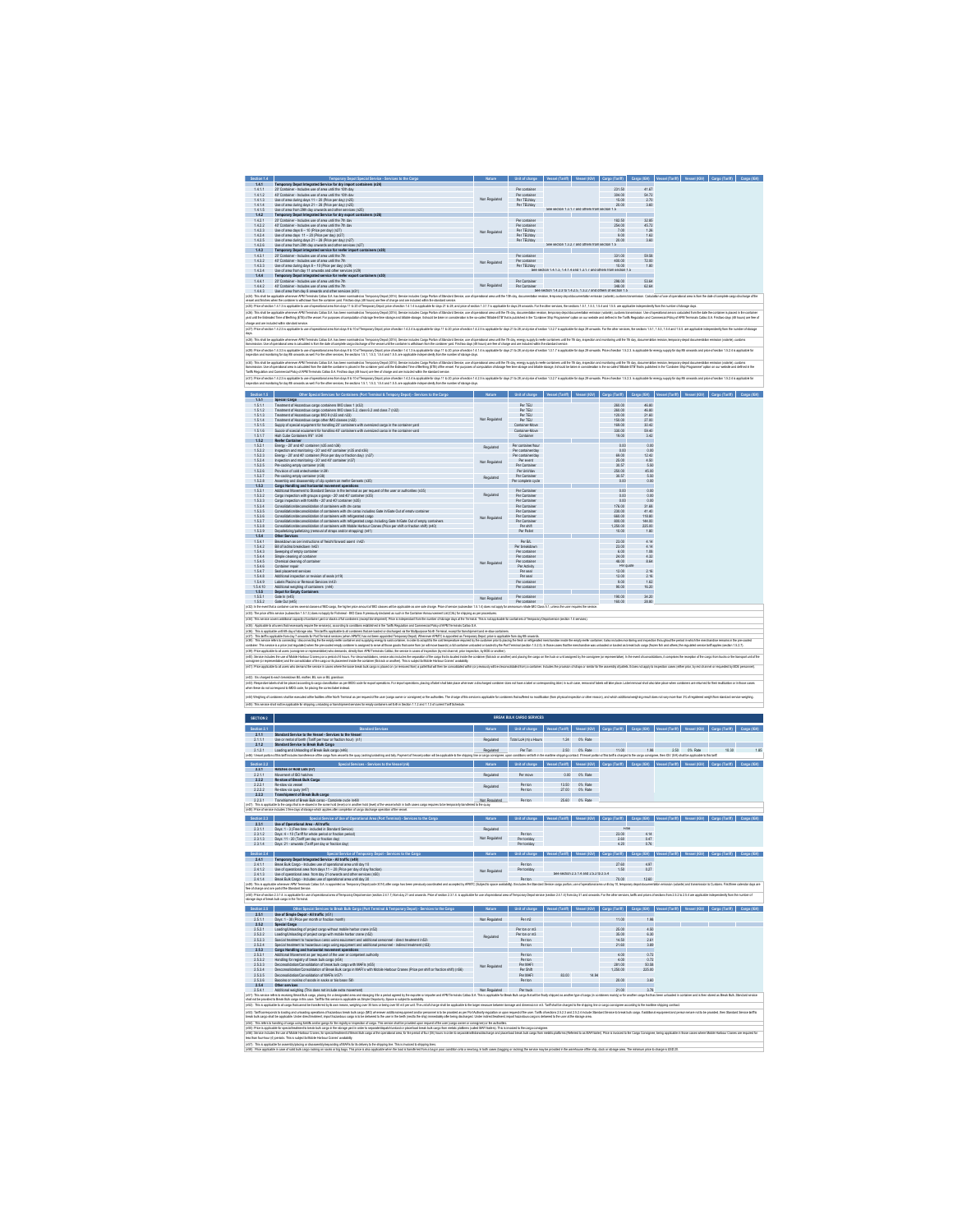| SECTION 3                       |                                                                                                                                                                                                                                                                                                                                                                      |                                                                | RO-RO CARGO SERVICES                                                                                                                           |                                                             |                         |                                                                     |                     |                                                                                                                      |                          |                                                                                                                                                 |      |
|---------------------------------|----------------------------------------------------------------------------------------------------------------------------------------------------------------------------------------------------------------------------------------------------------------------------------------------------------------------------------------------------------------------|----------------------------------------------------------------|------------------------------------------------------------------------------------------------------------------------------------------------|-------------------------------------------------------------|-------------------------|---------------------------------------------------------------------|---------------------|----------------------------------------------------------------------------------------------------------------------|--------------------------|-------------------------------------------------------------------------------------------------------------------------------------------------|------|
| Section 3.1                     |                                                                                                                                                                                                                                                                                                                                                                      |                                                                | Unit of charge Vessel (Tariff) Vessel (IGV) Cargo (Tariff) Cars                                                                                |                                                             |                         |                                                                     |                     |                                                                                                                      |                          |                                                                                                                                                 |      |
| 3.1.1.1                         | Standard Service to the Vessel - Services to the V<br>Use or rental of berth (Tariff per hour or fraction hour) (n1)                                                                                                                                                                                                                                                 | Repulated                                                      | Total LoA (m) x Hours                                                                                                                          | 1.24                                                        | 0% Rate                 |                                                                     |                     |                                                                                                                      |                          |                                                                                                                                                 |      |
| 312<br>3.1.2.1<br>d2) Vessel po | Standard Service to Ro-Ro Caren<br>Loading or Unioading of Ro-Ro Cargo (n59)                                                                                                                                                                                                                                                                                         | Regulated                                                      | Per ton<br>Civ (IVA) shall be ap                                                                                                               | 3.50                                                        | O% Rate                 | 37.00                                                               | 660                 |                                                                                                                      | 3.50 0% Rate             | 32.90                                                                                                                                           | 5.92 |
| Section 3.2                     | Mive), unless martime shipping contract indicates otherwise. EVessel portion of this terff is                                                                                                                                                                                                                                                                        | e cargo consig                                                 |                                                                                                                                                | <b>Graham River</b>                                         |                         |                                                                     |                     |                                                                                                                      |                          | Carno (Tariff) Carno (IGV)                                                                                                                      |      |
|                                 | Special Services - Services to the Vessel<br>3.2.1 Re-stow of Ro-Ro cargo                                                                                                                                                                                                                                                                                            |                                                                | Unit of charge Vessel (Tariff) Vessel (IOV) Cargo (Tariff) Cargo (IOV) Vessel (Tariff) Vessel (IOV)                                            |                                                             |                         |                                                                     |                     |                                                                                                                      |                          |                                                                                                                                                 |      |
| 3211<br>3212                    | Reuthwisk vessel<br>Re-stow via quay (n60)                                                                                                                                                                                                                                                                                                                           | Rendated                                                       | <b>Por ton</b>                                                                                                                                 | 4150<br>8300                                                | ON: Rate<br>O% Rate     |                                                                     |                     |                                                                                                                      |                          |                                                                                                                                                 |      |
| 3.2.2<br>3221                   | Transhipment of Ro-Ro cargo<br>Transhipment of Ro-Ro caren - Complete ovole (n61)                                                                                                                                                                                                                                                                                    | Non Renulated                                                  | <b>Por ton</b>                                                                                                                                 |                                                             | 72.80 0% Rate           |                                                                     |                     |                                                                                                                      |                          |                                                                                                                                                 |      |
|                                 | (6)). This appliable to the cargo field in values in the same hold (level) of the second field in took cases cargo requires to be temporarly bandle wid to the quiry.<br>(61). Pice of series includes 3 fee days distings which                                                                                                                                     |                                                                |                                                                                                                                                |                                                             |                         |                                                                     |                     |                                                                                                                      |                          |                                                                                                                                                 |      |
| Section 3.3                     | Special Service of Use of Operational Area (Port Terminal) - Services to the                                                                                                                                                                                                                                                                                         | <b>Nature</b>                                                  | Unit of charge Vessel (Tariff) Vessel (IGV) Cargo (Tariff) Cargo (IGV) Vessel (Ta                                                              |                                                             |                         |                                                                     |                     |                                                                                                                      |                          |                                                                                                                                                 |      |
| 3.3.1<br>3311                   | Use of Operational Area - All traffic (n62)<br>Davs: 1 - 3 (Free time - included in Standard Service)<br>Davs: 4 - 10 (Price for total period or fraction period)                                                                                                                                                                                                    | Rendated                                                       |                                                                                                                                                |                                                             |                         | Free                                                                |                     |                                                                                                                      |                          |                                                                                                                                                 |      |
| 3312<br>3.3.1.3                 | Days: 11 - onwards (Price per day or fraction day)                                                                                                                                                                                                                                                                                                                   | Non Regulated                                                  | Porton                                                                                                                                         |                                                             |                         | 42.00                                                               | 7.55<br>281         |                                                                                                                      |                          |                                                                                                                                                 |      |
|                                 | r62) Prices of this section are applicable to all types of vehicle and machinery.                                                                                                                                                                                                                                                                                    |                                                                |                                                                                                                                                |                                                             |                         |                                                                     |                     |                                                                                                                      |                          |                                                                                                                                                 |      |
| Section 3.4<br>3.4.1            | Spacial Service of Temporary Denot - Services to the I<br>Temporary Depot Integrated Service - All traffic (n63)                                                                                                                                                                                                                                                     | National                                                       | Unit of charge Vessel (Tariff) Vessel (IGV) Cargo (Tariff)                                                                                     |                                                             |                         |                                                                     | Carno (IGV)         |                                                                                                                      |                          |                                                                                                                                                 |      |
| 3.4.1.1<br>3412                 | Ro-Ro cargo in general - Includes use of operational area until day 10<br>Use of coerational area from day 11 onwards (Price per day or fraction day)                                                                                                                                                                                                                | Non Regulated                                                  | Per ton<br>Per tro/day                                                                                                                         |                                                             |                         | 70.60<br>10.00                                                      | 12.71<br>180        |                                                                                                                      |                          |                                                                                                                                                 |      |
| 3.4.1.3                         | Other services (n64)                                                                                                                                                                                                                                                                                                                                                 | led by APMTC (Subjectib space availability). It includes the S |                                                                                                                                                |                                                             | See section 3.5         | cargo porton, use of operational area until day 10, temporary depot |                     |                                                                                                                      |                          |                                                                                                                                                 |      |
|                                 | (v63). This is applicable whenever APM Terminals Callao S.A. is appointed as Temporary Depot (code 3014) after cargo has been pre<br>Hee of charge and are partof the Standard Service. Prices of this section are applicable to<br>e64): Prices of section 3.5 apply to other services of Temporary Depot, independently from the number of storage days of Rofitz- |                                                                |                                                                                                                                                |                                                             |                         |                                                                     |                     |                                                                                                                      |                          |                                                                                                                                                 |      |
| Section 3.5                     | Other Special Services to Ro-Ro Cargo (Port Terminal & Temporary Depot) - Services to the Carg                                                                                                                                                                                                                                                                       |                                                                | Nature   Unit of charge   Vessel (Tariff)   Vessel (IGV)   Cargo (Tariff)   Cargo (IGV)   Vessel (Tariff)                                      |                                                             |                         |                                                                     |                     |                                                                                                                      |                          |                                                                                                                                                 |      |
| 3.5.1<br>3.5.1.1                | <b>Handling Services in Storage area</b><br>Handling for registry of Ro-Ro cargo (n65)                                                                                                                                                                                                                                                                               |                                                                | Perton                                                                                                                                         |                                                             |                         | 11.00                                                               | 1.98                |                                                                                                                      |                          |                                                                                                                                                 |      |
| 3512<br>352                     | Extra movement of Ro-Ro caroo (n66)                                                                                                                                                                                                                                                                                                                                  | Non Regulated                                                  | <b>Por ton</b>                                                                                                                                 |                                                             |                         | 250                                                                 | 0.45                |                                                                                                                      |                          |                                                                                                                                                 |      |
| 3.52.1<br>3.522                 | Deconsolidation/Consolidation of Ro-Ro cargo with MAF is (n67)<br>Desconsolidation/Consolidation of Ro-Ro cargo en MAFT's with Mobile Harbour Cranes (Price per shift or fraction shift) (n68)                                                                                                                                                                       | Non Regulated                                                  | <b>Par MAFI</b><br>Per Shift                                                                                                                   |                                                             |                         | 281.00<br>1,250.00                                                  | 50.58<br>225.00     |                                                                                                                      |                          |                                                                                                                                                 |      |
| 3523<br>(N) This refers to be   | Deconocidation/Consolidation of MAFI's (o57)                                                                                                                                                                                                                                                                                                                         |                                                                | <b>Par MAFI</b>                                                                                                                                | 83.00                                                       | 14.94                   |                                                                     |                     |                                                                                                                      |                          |                                                                                                                                                 |      |
|                                 | anding of cargo sang ando apaprantho ha again or impacten of ha cargo, as per repeat of ha saer, (cargo now or consignes), or authorias.<br>mento! Ro-Ro sapp beheen to posts whit ha Malpupose Noth Termini acidia and is not co<br>rôt) Additional movement of Ro-Ro cargo bete                                                                                    |                                                                |                                                                                                                                                |                                                             |                         |                                                                     |                     |                                                                                                                      |                          |                                                                                                                                                 |      |
|                                 | en Tha agaalo suudaano ka suu kaapaa sata sanaloptoisee paakilta seksaa ka maa tallitaa laa maata see saga.<br>Ali lee nolma suuda hoo Concil maa maanimaan ka yaa maa sanad ka maa maa maanimaa saan maa maa maa maa maa maa<br>koo                                                                                                                                 |                                                                |                                                                                                                                                |                                                             |                         |                                                                     |                     |                                                                                                                      |                          |                                                                                                                                                 |      |
|                                 |                                                                                                                                                                                                                                                                                                                                                                      |                                                                |                                                                                                                                                |                                                             |                         |                                                                     |                     |                                                                                                                      |                          |                                                                                                                                                 |      |
| SECTION 4                       |                                                                                                                                                                                                                                                                                                                                                                      |                                                                | SOLID BULK CARGO                                                                                                                               |                                                             |                         |                                                                     |                     |                                                                                                                      |                          |                                                                                                                                                 |      |
| Section 4.1                     | Standard Serv                                                                                                                                                                                                                                                                                                                                                        |                                                                | Unit of charge   Vessel (Tariff)   Vessel (IGV)   Cargo (Tariff)   Cargo (IGV)   Vessel (Tariff)   Vessel (IGV)   Cargo (Tariff)   Cargo (IGV) |                                                             |                         |                                                                     |                     |                                                                                                                      |                          |                                                                                                                                                 |      |
| 4111                            | 4.1.1 Standard Service to the Vessel - Services to the Vessel                                                                                                                                                                                                                                                                                                        | Rendated                                                       | Total LoA (m) y Hours                                                                                                                          | 124                                                         | O% Rate                 |                                                                     |                     |                                                                                                                      |                          |                                                                                                                                                 |      |
| 412<br>4.12.1                   | Use or rental of berth (Tariff cer hour or fraction hour) (nt)<br>Standard Service to Solid Bulk Cargo - Services to the Car<br>Loading or Unioading of Solid Bulk                                                                                                                                                                                                   |                                                                |                                                                                                                                                |                                                             |                         | 6.44                                                                | 1.16                |                                                                                                                      | <b>Contract Contract</b> | 5.80                                                                                                                                            |      |
| Section 4.2                     | Searchil Services - Service                                                                                                                                                                                                                                                                                                                                          |                                                                | Unit of charge Vessel (Tariff) Vessel (IGV) Cargo (Tariff) Cargo (IGV) Vessel (Tariff) Vessel (IGV) Cargo (Tariff) Cargo (IGV)                 |                                                             |                         |                                                                     |                     |                                                                                                                      |                          |                                                                                                                                                 |      |
| 42.1<br>4.2.1.1                 | Hatches or Hold Lids(n5)<br>Movement of ISO hatches                                                                                                                                                                                                                                                                                                                  | Repulated                                                      | Por move                                                                                                                                       |                                                             | 0.00 0% Rate            |                                                                     |                     |                                                                                                                      |                          |                                                                                                                                                 |      |
| Section 4.2<br>43.1             | Snarial Sarvines - Servines to the C<br>Removelelace of artificial separation in vessel's hold                                                                                                                                                                                                                                                                       |                                                                |                                                                                                                                                |                                                             |                         |                                                                     |                     | Unit of charge Vessel (Tariff)   Vessel (IGV)   Cargo (Tariff)   Cargo (IGV)   Vessel (Tariff)   Vessel (IGV)   Carg |                          |                                                                                                                                                 |      |
| 4311<br>432                     | Remnue of artificial senaration in vessel's hold<br>like of Operational Area - All traffic                                                                                                                                                                                                                                                                           | Rendated                                                       | Por cooration                                                                                                                                  |                                                             |                         | 1,650.00                                                            | 297.00              |                                                                                                                      |                          |                                                                                                                                                 |      |
| 4.3.2.1                         | Davs: 1 - 5 (Free time - included in Standard Service) (n69)<br>Davs: 6 - 15 (Price for whole period or fraction period)                                                                                                                                                                                                                                             | <b>Deaughted</b>                                               |                                                                                                                                                |                                                             |                         | Free                                                                | 0.52                |                                                                                                                      |                          |                                                                                                                                                 |      |
| 4322<br>4323                    | Days: 16 - 30 (Price for whole period or fraction period)                                                                                                                                                                                                                                                                                                            | Non Regulated                                                  | Per ton<br>Per ton                                                                                                                             |                                                             |                         | 250<br>4.00<br>0.40                                                 | 0.72<br>0.07        |                                                                                                                      |                          |                                                                                                                                                 |      |
| 4324                            | Days: 31 - onwards (Price per day or fraction day)<br>Other service                                                                                                                                                                                                                                                                                                  | Non Regulated                                                  | Per ton/day                                                                                                                                    |                                                             |                         |                                                                     |                     |                                                                                                                      |                          |                                                                                                                                                 |      |
| 4.3.3.1                         | Additional weighing (Extra movement is not included) (n70)<br>ritil/: Free days are clien to goods which use absorbing towers and silos.                                                                                                                                                                                                                             |                                                                | Pertnuck                                                                                                                                       |                                                             |                         | 21.00                                                               | 3.78                |                                                                                                                      |                          |                                                                                                                                                 |      |
|                                 | (n70) This service shall be provided within facilities of Multipurpose North Terminal as per request of user or authorities. (Exte) movement of solid bulk cargo is red                                                                                                                                                                                              |                                                                | led forn its stacking area to the Gates area. Such service does not include extra movement service.                                            |                                                             |                         |                                                                     |                     |                                                                                                                      |                          |                                                                                                                                                 |      |
| SECTION 5                       |                                                                                                                                                                                                                                                                                                                                                                      |                                                                | LIQUID BULK CARGO                                                                                                                              |                                                             |                         |                                                                     |                     |                                                                                                                      |                          |                                                                                                                                                 |      |
| Section 51<br>511               | Standard Service<br>Standard Service to the Vessel - Services to the Vess-                                                                                                                                                                                                                                                                                           | Matura                                                         | Unit of charge Vessel (Tariff)   Vessel (IGV)   Cargo (Tariff)   Cargo (IGV)   Vessel (Tariff)   Vessel (IGV)   Cargo (Tariff)   Cargo (IGV)   |                                                             |                         |                                                                     |                     |                                                                                                                      |                          |                                                                                                                                                 |      |
| 5.1.1.1                         | Use or rental of berth (Tariff per hour or fraction hour) (n1)                                                                                                                                                                                                                                                                                                       | Repulated                                                      | Total LoA (m) x Hours                                                                                                                          | 1.24                                                        | 0% Rate                 |                                                                     |                     |                                                                                                                      |                          |                                                                                                                                                 |      |
| 512<br>5.12.1                   | Standard Service to Liquid Bulk Caroo - Services to the Caro<br>Loading or Uniceding of Liquid Bulk                                                                                                                                                                                                                                                                  |                                                                | Per to                                                                                                                                         |                                                             |                         | 3.28                                                                | 0.55                |                                                                                                                      |                          | 795                                                                                                                                             | 0.53 |
| Section 5.2                     |                                                                                                                                                                                                                                                                                                                                                                      |                                                                | Unit of charge                                                                                                                                 | Vessel (Tariff) Vessel (IGV) Cargo (Tariff) Cargo (IGV) Ve  |                         |                                                                     |                     | d (Tariff)                                                                                                           |                          | Vessel (IGV) Cargo (Tariff) Cargo (IGV)                                                                                                         |      |
| 5.2.1.1                         | 5.2.1 Use of Contention Barriers<br>Use of Contention Barriers (Tariff per day or fraction day) (n71)                                                                                                                                                                                                                                                                | Repulated                                                      | Perday                                                                                                                                         |                                                             |                         | 1,250.00                                                            | 225.00              |                                                                                                                      |                          |                                                                                                                                                 |      |
| (r71) This is ap-               | lcable for the use of contention barriers during loading and unloading operatio<br>argo consignes, unless otherwise detailed in the maritime shipping co-                                                                                                                                                                                                            | Senice includes placing and unplacing                          |                                                                                                                                                |                                                             |                         |                                                                     |                     |                                                                                                                      |                          |                                                                                                                                                 |      |
|                                 |                                                                                                                                                                                                                                                                                                                                                                      |                                                                |                                                                                                                                                |                                                             |                         |                                                                     |                     |                                                                                                                      |                          |                                                                                                                                                 |      |
| SECTION 6                       |                                                                                                                                                                                                                                                                                                                                                                      |                                                                | PASSENGERS                                                                                                                                     |                                                             |                         |                                                                     |                     |                                                                                                                      |                          |                                                                                                                                                 |      |
| Section 6.1<br>٦I               | 6.1.1 Standard Service to the Vessel - Services to the Vessel                                                                                                                                                                                                                                                                                                        |                                                                | Unit of charge                                                                                                                                 | Vessel (Tariff) Vessel (IGV) Cargo (Tariff) Cargo (IGV) Ves |                         |                                                                     |                     |                                                                                                                      |                          |                                                                                                                                                 |      |
| 6.1.1.1<br>6.1.2                | Use or rental of berth (Tariff per hour or fraction hour) (n1)<br>Standard Service per Passenger                                                                                                                                                                                                                                                                     | Repulsies                                                      | Total LoA (m) x Hours                                                                                                                          | 124                                                         | 0.22                    |                                                                     |                     |                                                                                                                      |                          |                                                                                                                                                 |      |
|                                 | 6.1.2.1 Standard Service per Passenser (n.72)<br>(n.72) Chidren under 12 years old and crew members are not subject to charge.                                                                                                                                                                                                                                       | Regulated                                                      | Par Passenger                                                                                                                                  |                                                             |                         | 14.27                                                               | 2.57                |                                                                                                                      |                          |                                                                                                                                                 |      |
|                                 |                                                                                                                                                                                                                                                                                                                                                                      |                                                                |                                                                                                                                                |                                                             |                         |                                                                     |                     |                                                                                                                      |                          |                                                                                                                                                 |      |
| SECTION 7                       |                                                                                                                                                                                                                                                                                                                                                                      |                                                                | OTHER COMMON SERVICES TO THE VESSEL (n73)                                                                                                      |                                                             |                         |                                                                     |                     |                                                                                                                      |                          |                                                                                                                                                 |      |
| <b>Contact 74</b>               | Searchi Services - Services to the Vas<br>711 Ilse of Contention Ramiers                                                                                                                                                                                                                                                                                             | Nature                                                         | Unit of charge Vessel (Tariff) Vessel (IGV) Cargo (Tariff) Cargo (IGV)                                                                         |                                                             |                         |                                                                     |                     |                                                                                                                      |                          |                                                                                                                                                 |      |
| 7.1.1.1                         | Use of Contention Barriers (Tariff per hour or fraction hour) (n74)                                                                                                                                                                                                                                                                                                  | Repulsted                                                      | Por dia                                                                                                                                        | 1.250.00                                                    | 225.00                  |                                                                     |                     |                                                                                                                      |                          |                                                                                                                                                 |      |
| 7.1.2<br>7.12.1                 | Hold Cleaning (n75)<br>Vessel Holds cleaning (price per gang-shift or fraction) (n76)                                                                                                                                                                                                                                                                                |                                                                | Per gang/Shift                                                                                                                                 | 510.00                                                      | 91.80                   |                                                                     |                     |                                                                                                                      |                          |                                                                                                                                                 |      |
| 7.122<br>7123                   | Unloading of non-hazardous solid waste (price per M3 or fraction) (n77)<br>Unloading of hazardous solid waste (price per M3 or fraction) (n78)                                                                                                                                                                                                                       | Non Regulated                                                  | Per M3<br>Por M <sub>2</sub>                                                                                                                   | 255.00<br>400.00                                            | 45.90<br>72.00          |                                                                     |                     |                                                                                                                      |                          |                                                                                                                                                 |      |
| 7.1.3<br>7.13.1                 | <b>Sludge Management</b><br>Oliv Waste Management (n79)                                                                                                                                                                                                                                                                                                              |                                                                | Per truck                                                                                                                                      | 1,326.00                                                    | 238.68                  |                                                                     |                     |                                                                                                                      |                          |                                                                                                                                                 |      |
| 7.132                           | Unioading of solid waste (price per M3 or fraction) (n80)<br>Management of non-Hazardous solid waste - non recoverables (price per M3 o fracción) (n81)                                                                                                                                                                                                              | Non Regulated                                                  | Per M3<br>Per M4                                                                                                                               | 357.00                                                      | 64.26                   |                                                                     |                     |                                                                                                                      |                          |                                                                                                                                                 |      |
| 7.133<br>7134                   | Management of Hazantous solid waste (orine ner M3 or fraction) (eR2)                                                                                                                                                                                                                                                                                                 |                                                                | Por MR                                                                                                                                         | $\frac{36}{357.00}$<br>500.00                               | 64.26<br>90.00          |                                                                     |                     |                                                                                                                      |                          |                                                                                                                                                 |      |
| 7.1.4                           | Other services                                                                                                                                                                                                                                                                                                                                                       |                                                                | Per ton                                                                                                                                        |                                                             | 1.60                    |                                                                     |                     |                                                                                                                      |                          |                                                                                                                                                 |      |
| 7.14.1<br>7.14.2                | Water succiv (n83)<br>(73) Senices applicable to all type of ressels.                                                                                                                                                                                                                                                                                                | Non Regulated<br>Non Regulated                                 | Per activity                                                                                                                                   | $\frac{8.90}{Perq}$                                         |                         |                                                                     |                     |                                                                                                                      |                          |                                                                                                                                                 |      |
| 174): This is app               | Inshie for the use of contention<br>in during fuel supply coerations to the ve                                                                                                                                                                                                                                                                                       |                                                                | and drying service. Tarifficr contention barriers shall be applicable to the shipping line or its representative.                              |                                                             |                         |                                                                     |                     |                                                                                                                      |                          |                                                                                                                                                 |      |
|                                 | .<br>(n*3): This service will apply to users named "cleant of orderary service" which when to suddy of discussing per wassel call, and include of discharge and backing persention of compatible poors per wassel call. Service<br>l                                                                                                                                 |                                                                | ing operations of compatible goods per vessel call. Service shall not be applicable to disc                                                    |                                                             |                         |                                                                     |                     |                                                                                                                      |                          | hesing and loading coesitions of incompatible goods of same wased call. In other words, to discharging cargo not compatible with products to be |      |
|                                 | 176): This service refers to picking up solid wastage onboard the vessel such as materials for<br>and and others) as well as other aut<br>inglunisshing (wood, cardbo<br>n77) This refers to unloading sold wastage onb<br>ind the wasel such as materials from lashing/unlar<br>ng (wood, cardboard and others) as well as other authorized solid wastage (         | id wastege (wastege of shipped or unloaded cargo, etc.)        | nloaded cargo, etc.) not cla                                                                                                                   |                                                             |                         |                                                                     |                     | afed as dangerous. Service includes temporary store in the terminal facilty finecessary, as well as final waste dap  |                          | sal Minimum invoice shall be USD 255                                                                                                            |      |
|                                 | (r78). This relea to unbading hazardous sold washine orboard he wasel forn the cleaning of he ship's holds and firel disposed of washes form wasal. Minimum invoice shall be USD 400<br>(r79). Price of this service includes col                                                                                                                                    |                                                                |                                                                                                                                                |                                                             |                         |                                                                     |                     |                                                                                                                      |                          |                                                                                                                                                 |      |
|                                 | (r80): This service refers to discharging or collecting from vessels recoverable weate from yer                                                                                                                                                                                                                                                                      |                                                                | es and any other of the same tipe), classified as non-dangerous. Price of service applies to those cases where APM Te                          |                                                             |                         |                                                                     | da Callao S.A. does |                                                                                                                      |                          | old cleaning service. Minimum invoice shall be USD 357                                                                                          |      |
|                                 | (d)). This service when to discharging or called to form was all non-accepted as non-denators. Service includes tencoming to the terminal factor free assess as well as full includes the income assess that we have been a fu                                                                                                                                       |                                                                |                                                                                                                                                |                                                             |                         |                                                                     |                     |                                                                                                                      |                          |                                                                                                                                                 |      |
|                                 | 1821 This service refers to discharging or co<br>in store in the ten<br>ary, as well as final w                                                                                                                                                                                                                                                                      |                                                                | is to those cases where APM Ter                                                                                                                |                                                             | als Callao S.A. does no |                                                                     |                     | sel hold deaning service (section 7.1.2). Minimum invoice shall be USD 500.                                          |                          |                                                                                                                                                 |      |
|                                 |                                                                                                                                                                                                                                                                                                                                                                      |                                                                |                                                                                                                                                |                                                             |                         |                                                                     |                     |                                                                                                                      |                          |                                                                                                                                                 |      |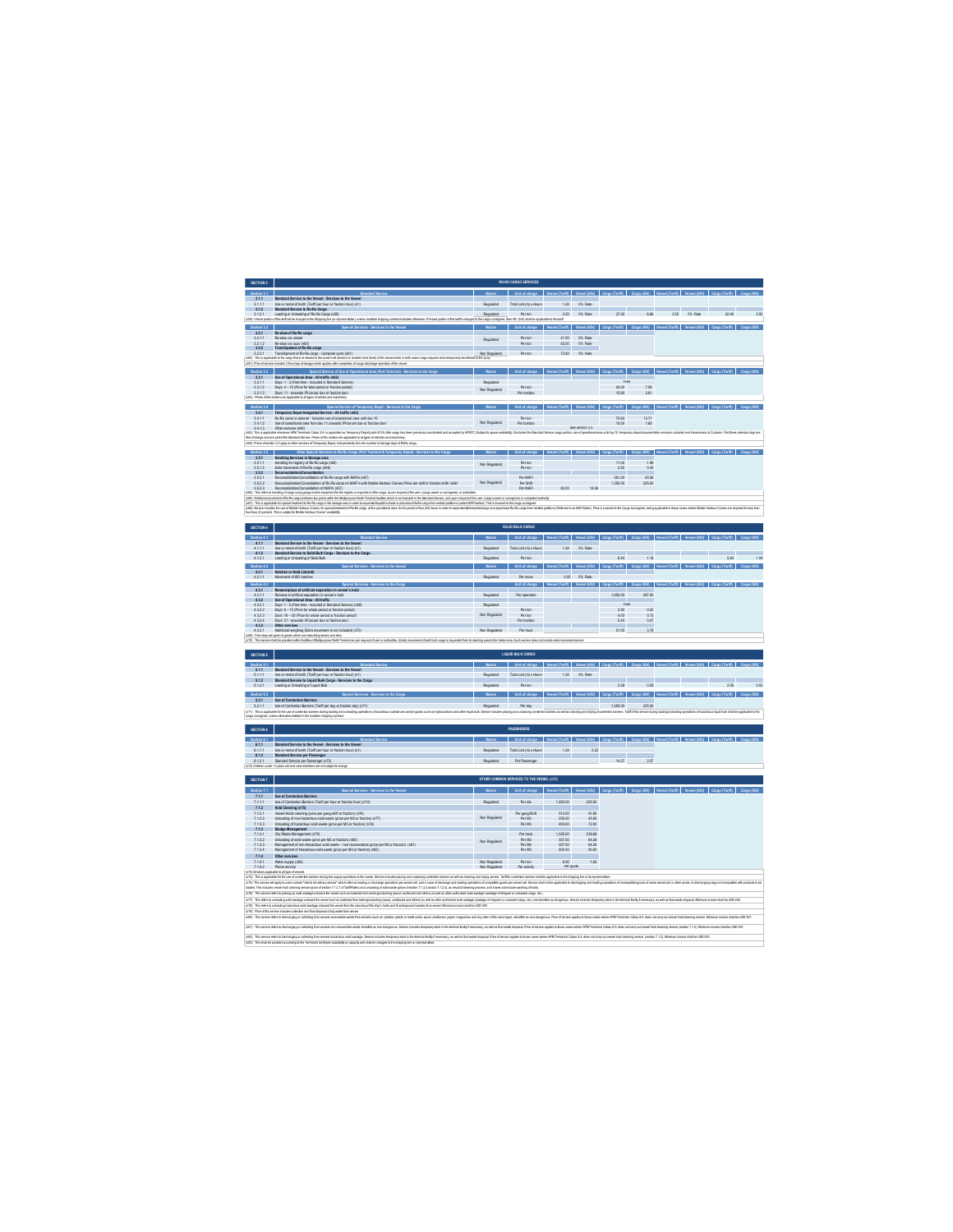| <b>SECTION 8</b>                                                                                                                                                                                                               | COMMERCIAL POLICIES (n84)                                                                                                                                                                                                      |               |                    |                 |                             |                             |             |                 |              |                            |             |  |
|--------------------------------------------------------------------------------------------------------------------------------------------------------------------------------------------------------------------------------|--------------------------------------------------------------------------------------------------------------------------------------------------------------------------------------------------------------------------------|---------------|--------------------|-----------------|-----------------------------|-----------------------------|-------------|-----------------|--------------|----------------------------|-------------|--|
| Section 8.1                                                                                                                                                                                                                    | <b>Cancellation of loading</b>                                                                                                                                                                                                 | Nature        | Unit of charge     | Vessel (Tariff) |                             | Vessel (IGV) Caroo (Tariff) | Cargo (IGV) | Vessel (Tariff  | Vessel (IGV) | Cargo (Tariff)             | Cargo (IGV) |  |
| 8.1.1                                                                                                                                                                                                                          | Cancellation of container loading and withdraw of container (n85)                                                                                                                                                              |               |                    |                 |                             |                             |             |                 |              |                            |             |  |
| 8.1.1.1                                                                                                                                                                                                                        | 20" Container                                                                                                                                                                                                                  | Non Regulated | Per container      |                 |                             | 200.00                      | 36.00       |                 |              |                            |             |  |
| 8.1.12                                                                                                                                                                                                                         | 40' Container                                                                                                                                                                                                                  |               | Per container      |                 |                             | 250.00                      | 45.00       |                 |              |                            |             |  |
| 8.1.2                                                                                                                                                                                                                          | Cancellation of break bulk and ro-ro cargo loading (n35)                                                                                                                                                                       |               |                    |                 |                             |                             |             |                 |              |                            |             |  |
| (n84): For further details on the scope and conditions of applicable discounts, offers and promptions, see Charter V of Tarifs Requision and Commercial Policy of APM Terminals Calleo S.A. published on website: www.apmitern |                                                                                                                                                                                                                                |               |                    |                 |                             |                             |             |                 |              |                            |             |  |
|                                                                                                                                                                                                                                | (e85): This is applicable whenever the user (consigner, representative or shipping free) withdows a container address about the perception on the considerer and produce on the second including service candal paradige and c |               |                    |                 |                             |                             |             |                 |              |                            |             |  |
| than 48 hours                                                                                                                                                                                                                  |                                                                                                                                                                                                                                |               |                    |                 |                             |                             |             |                 |              |                            |             |  |
|                                                                                                                                                                                                                                | (rdd) his is applicable whenews the user (consignee, representative or abipping line) withdraws the cargo that has orches religeed due to ownbooking, stack weight, store initiations, change of reseals among others. Standar |               |                    |                 |                             |                             |             |                 |              |                            |             |  |
|                                                                                                                                                                                                                                | applicable if break bulk and ro-ro carpo stay broar than the free time granted by the standard service to these kinds of carpo.                                                                                                |               |                    |                 |                             |                             |             |                 |              |                            |             |  |
| Section 8.2                                                                                                                                                                                                                    | Berthing window reservation                                                                                                                                                                                                    | Nature        | Unit of charge     | Vessel (Tariff) | Vessel (IGV) Caroo (Tariff) |                             | Cargo (IGV) | Vessel (Tariff) | Vessel (IGV) | Cargo (Tariff) Cargo (IGV) |             |  |
| 8.2.1                                                                                                                                                                                                                          | Contracting of berth window reservation for vessels                                                                                                                                                                            |               |                    |                 |                             |                             |             |                 |              |                            |             |  |
| 8.2.1.1                                                                                                                                                                                                                        | Contracting of quaranteed berth window reservation for regular traffic vessels with ro-ro cargo                                                                                                                                | Non Regulated | by yessel landfall | 10.000.00       | 1,800.00                    |                             |             |                 |              |                            |             |  |

| <b>SECTION 9</b> | SURCHARGES (n87)                                                                                                                                                                                                                                                                                                                                                                                                                                                                                                                                                                                                                  |                                     |                    |                          |        |  |  |  |
|------------------|-----------------------------------------------------------------------------------------------------------------------------------------------------------------------------------------------------------------------------------------------------------------------------------------------------------------------------------------------------------------------------------------------------------------------------------------------------------------------------------------------------------------------------------------------------------------------------------------------------------------------------------|-------------------------------------|--------------------|--------------------------|--------|--|--|--|
| Section 9.1      | General surcharoes                                                                                                                                                                                                                                                                                                                                                                                                                                                                                                                                                                                                                | Unit of charge                      | <b>LISO (S)</b>    | <b>IGV</b>               | Total  |  |  |  |
| 9.1.1            | Certificates and receipts                                                                                                                                                                                                                                                                                                                                                                                                                                                                                                                                                                                                         |                                     |                    |                          |        |  |  |  |
| 9.1.1.1          | New receipt printing                                                                                                                                                                                                                                                                                                                                                                                                                                                                                                                                                                                                              | <b>Per receipt</b>                  | 10.00              | 1.80                     | 11.80  |  |  |  |
| 9112             | Issue of weight certificate                                                                                                                                                                                                                                                                                                                                                                                                                                                                                                                                                                                                       | Par document                        | 5.00               | 0.90                     | 5.90   |  |  |  |
| 9.1.1.3          | Issue of copy of weighing ticket and/or tally note                                                                                                                                                                                                                                                                                                                                                                                                                                                                                                                                                                                | Per document                        | 5.00               | 0.90                     | 5.90   |  |  |  |
| 9.1.1.4          | Letter of amendment and/or sending new details to SUNAT                                                                                                                                                                                                                                                                                                                                                                                                                                                                                                                                                                           | Par document or new<br>transmission | 20.00              | 3.60                     | 23.60  |  |  |  |
| 9115             | New collection settlement (n88)                                                                                                                                                                                                                                                                                                                                                                                                                                                                                                                                                                                                   | <b>Par document</b>                 | 8.00               | 1.44                     | 9.44   |  |  |  |
| 912              | Returned checks and default (693).                                                                                                                                                                                                                                                                                                                                                                                                                                                                                                                                                                                                |                                     |                    |                          |        |  |  |  |
|                  | (n37): For further information and accos, refer to Charter V, section 5.6 of the Tartfe Reculation and Commercial Policy of APM Terminals Callao S.A. cublished on website: www.apmterminalscallao.com.pe<br>InSS): This applies when a collection settlement is penerated more than once by the user.<br>InBSI: Surcharoe not subject to IGV. See section 5.6 f the Tarifs Reculation and Commercial Policy of APM Terminals Calao S.A.                                                                                                                                                                                          |                                     |                    |                          |        |  |  |  |
| Section 9.2      | Surcharges applicable to the Vessel                                                                                                                                                                                                                                                                                                                                                                                                                                                                                                                                                                                               | Unit of charge                      | USD <sub>(S)</sub> | <b>IGV</b>               | Total  |  |  |  |
| 921              | Surcharges for non-use or non-release                                                                                                                                                                                                                                                                                                                                                                                                                                                                                                                                                                                             |                                     |                    |                          |        |  |  |  |
| 9211             | Offset for not used crew (n90)                                                                                                                                                                                                                                                                                                                                                                                                                                                                                                                                                                                                    | Par repulsors                       | 162.00             | 29.55                    | 191.16 |  |  |  |
| 9212             | No release of berth                                                                                                                                                                                                                                                                                                                                                                                                                                                                                                                                                                                                               | Par hour                            | 600.00             | Not subject to           | 500.00 |  |  |  |
| 9.2.2            | <b>Liquid Soil Management Surcharges</b>                                                                                                                                                                                                                                                                                                                                                                                                                                                                                                                                                                                          |                                     |                    | <b>IGV</b>               |        |  |  |  |
| 9.22.1           | Liquid soil management (n91)                                                                                                                                                                                                                                                                                                                                                                                                                                                                                                                                                                                                      | Per case                            |                    | Subject to price quote   |        |  |  |  |
|                  | (rd0): The unit of charge applies to every not used crewhour or crew/faction of an hour.                                                                                                                                                                                                                                                                                                                                                                                                                                                                                                                                          |                                     |                    |                          |        |  |  |  |
|                  | (nd 1). This applies when liquids are splited on the water area or quay of the Matigurpose North Terminal due to user's responsibility. it robutes removing and/or quality calleding and final disposal of the substances, in<br>when APMT carries out the soil remediation.                                                                                                                                                                                                                                                                                                                                                      |                                     |                    |                          |        |  |  |  |
| Section 9.3      | Surcharoes applicable to the Caroo                                                                                                                                                                                                                                                                                                                                                                                                                                                                                                                                                                                                | Unit of charge                      | USD (S)            | <b>IGV</b>               | Total  |  |  |  |
| 931              | Change of status                                                                                                                                                                                                                                                                                                                                                                                                                                                                                                                                                                                                                  |                                     |                    |                          |        |  |  |  |
| 9.3.1.1          | Change of container status                                                                                                                                                                                                                                                                                                                                                                                                                                                                                                                                                                                                        | Per container                       | 45.00              | 8.10                     | 53.10  |  |  |  |
| 9312             | Change of non-containerized cargo status                                                                                                                                                                                                                                                                                                                                                                                                                                                                                                                                                                                          | Per R1                              | 100.00             | 18.00                    | 118.00 |  |  |  |
| 9.3.2            | Late arrival                                                                                                                                                                                                                                                                                                                                                                                                                                                                                                                                                                                                                      |                                     |                    |                          |        |  |  |  |
| 9321             | Late arrival of containers                                                                                                                                                                                                                                                                                                                                                                                                                                                                                                                                                                                                        | Por rectainar                       | 118.00             | 21.24                    | 139.24 |  |  |  |
| 9322             | Late arrival of break bulk cargo                                                                                                                                                                                                                                                                                                                                                                                                                                                                                                                                                                                                  | <b>Por the</b>                      | 240                | 0.43                     | 2.83   |  |  |  |
| 9.323            | Late arrival of Ro-ro cargo                                                                                                                                                                                                                                                                                                                                                                                                                                                                                                                                                                                                       | Per unit                            | 150.00             | 27.00                    | 177.00 |  |  |  |
| 9324             | I gig arrival of solid hulk como.                                                                                                                                                                                                                                                                                                                                                                                                                                                                                                                                                                                                 | Par unit                            | 1.50               | 0.27                     | 177    |  |  |  |
| 9.325            | Late arrival of liquid bulk cargo (rr92)                                                                                                                                                                                                                                                                                                                                                                                                                                                                                                                                                                                          | Per unit                            | 1.00               | 0.18                     | 1.18   |  |  |  |
| 9.3.3            | Late submission                                                                                                                                                                                                                                                                                                                                                                                                                                                                                                                                                                                                                   |                                     |                    |                          |        |  |  |  |
| 9331             | Late submission of shipping documents of containers (n93)                                                                                                                                                                                                                                                                                                                                                                                                                                                                                                                                                                         | Por DAM                             | 80.00              | 54.40                    | 94.40  |  |  |  |
| 9.3.4            | Missing, cancelling or rescheduling appointments (n94)                                                                                                                                                                                                                                                                                                                                                                                                                                                                                                                                                                            |                                     |                    |                          |        |  |  |  |
| 9.3.4.1          | Missing an appointment (rdS)                                                                                                                                                                                                                                                                                                                                                                                                                                                                                                                                                                                                      | Per appointment                     | 15.00              | 2.70                     | 17.70  |  |  |  |
| 2342             | Canceling or rescheduling an appointment (rd6)                                                                                                                                                                                                                                                                                                                                                                                                                                                                                                                                                                                    | Per appointment                     | 10.00              | 1.80                     | 11.80  |  |  |  |
| 9.3.5            | <b>Rescheduling services</b>                                                                                                                                                                                                                                                                                                                                                                                                                                                                                                                                                                                                      |                                     |                    |                          |        |  |  |  |
| 9351             | Rescheduling inspections for containers (r87)                                                                                                                                                                                                                                                                                                                                                                                                                                                                                                                                                                                     | Por rectainar                       | 100.00             | 18.00                    | 118.00 |  |  |  |
| 9.3.6            | Other surcharges to the Cargo                                                                                                                                                                                                                                                                                                                                                                                                                                                                                                                                                                                                     |                                     |                    |                          |        |  |  |  |
| 9.3.6.1          | Bulk cargo re-delivery to truck (n98)                                                                                                                                                                                                                                                                                                                                                                                                                                                                                                                                                                                             | Per truck                           | 225.00             | 40.50<br>Par collización | 265.50 |  |  |  |
| 9362             | Liquid soil management (n91)<br>(rd2): This applies only to shipping through tanker trucks.                                                                                                                                                                                                                                                                                                                                                                                                                                                                                                                                       | Por rase                            |                    |                          |        |  |  |  |
|                  | (rd3): This applies only to the document submission of containers that are taken into the Temporary Depot (3014) out of the cut of sector APM TERMINALS CALLAO S.A.<br>HIA's Appointments will last one (01) hour.                                                                                                                                                                                                                                                                                                                                                                                                                |                                     |                    |                          |        |  |  |  |
|                  | (195). Maxing an appointment means a user does not attend within the period granted by APM TERMAALS CALLAO S.A., and also when the user trea to cancel or reschedule its appointmentduring the period of the period of the per                                                                                                                                                                                                                                                                                                                                                                                                    |                                     |                    |                          |        |  |  |  |
|                  | (r05): The cancellation surcharoe accles when the user cancels the accordment within eichtand one hours below the start of the reconstment. The rescheduling surcharoe accles when the user reachedules the accordment within<br>frat appointment. No cancellation or reachedulino surcharoe will be charged if the user does it eight) DSI hours before the appointment.                                                                                                                                                                                                                                                         |                                     |                    |                          |        |  |  |  |
|                  | (rd7): The surcharge applies when the customer or his representative, after falling to attend or canceling a scheduled and approved container inspection service, requests the rescheduling of such searchs. The user requests<br>service within the achecluled firms or when he cancels the service cutation ed anglines established in the Coeration Reculations. Note that according to the Coerations Reculations, the deadline to cancel a mobilization ser<br>request is submitted. Examples of container mobilization services: customs inspection (by red channe), SENASA, BOE, loading control, inventory, among others. |                                     |                    |                          |        |  |  |  |
|                  | (rBS): This applies when solid careo falls to the organd while upbeding ithors also to tack or from also to tuck on to nope to tuck day to driver's control inefficiency (e.g. not doping truck's) dogr properly). Eincludes s<br>to the user (consignee, customs agent or others)                                                                                                                                                                                                                                                                                                                                                |                                     |                    |                          |        |  |  |  |

COMMAL ROCES<br>Decom dan spesia na mampungki pada temur terpuninyeranca siti alit siserini p.W TSBN 5000500034 memberah tapap<br>hisape AM TBBN 500053 milangkatah tahung amaci pada diacah, dia sejarata; Decipts daik deut wise en total a Dept Videous Smery da Teft Rejaks ed Comercial Paly.<br>1820ko 6 ouvert202000ko 1920ko Hidris kao monda yang dalam Mill Deciptory and terminal organism terminal part<br>Sem Yeak, addat dik Casa Hoursele comments in Multipursal to the results of the results<br>have the comments of the results of the results of the results of the results of the results of the results of<br>Assessing tool dissurance per grand on the faces These Special Structure and he provided considering principle set for in Tarth Regulation and Commercial Poloy and the Concession Content, so APM TERMINULS CALLAO S.A. and the User may nothridge rules and praise<br>absolve an Doors, An androndon a stimuly a day cooperate they have be "sent them"<br>WHO, WHOCH WHO CONTROL INTO CONTROL ARRESTS IN CONTROL AND A Substitute of four of the state in the complete by social fields firms.<br>WHO (WHO CONTROL I . Naktion-pullisessa kassa katsai taitukse kesä poiket alkaite sepidera of dessara antio peredena.<br>- Generalise tiin on denet of levines poiket in vasik. Corpored eksa.<br>- In the excellence of the point of the excellence o all Talled Couch Assembrance and it emergings also probably as to prevente plate to deal.<br>WITHOUT COUCH will applie through the readistriction of the couple of the state in the little to the property and the streatgestrian *Discounts*<br>Discounts shall be effective during the pariod extektional by APM TEPMINALS CALLAO S.A. User shall consider the possibility that discounts may not be renewe Discounts shall be effective during the period established by APM TERMINALS CALLAO S.A. User shall consider the possibility that discounts may not be renewed.<br>**Promotions and/or temporary offers** 

APUCATON OF TAXON OBERAL SALES (ON)<br>The man or protected an special sected to an account) New whole years 40 of Taif Schene was fait at compton VAT, whe to has secolog to the VAT Law considers export of series. Rate of % w

### **PAYMENT CONDITIONS**

**Date of Payment:** Payments shall be done according to the following considerations: Currency of Payment Tarifand prices in American Dolars (USS) may be cancelled in Navnos Soles (SI) according to the exchange rate indicated by Superintendence of Bank, Insurance and AFP (ISS) at the date of payment.<br>Form o

s) Basted Senda - Topol Bette As any spided to the Territorium of the Territorium about the Assessment of the M<br>Li Sealed Sendan - Engineer and the Happen Better and the Market Sendan Better and the Market Sendan Sendan Se

**OFFERS AND PRICE REDUCTIONS**

**(1) SPECIAL OFFER FOR DRY CARGO CONTAINERS IN APM TERMINALS CALLAO'S TEMPORARY DEPOT**

(i) ≥ 250 containers = 10 extra free days (ii) ≥ 800 containers = 20 extra free days (i) > 300 containers = 3 extra free days (ii) > 800 containers = 8 extra free days (iii) > 3,000 containers = 13 extra free days  $\hat{g}_1 \geq 1,000$  to 1,500 continuors  $\qquad$  = USD:30 discount from the price indicated in sections 1.4.1.1 and 1.4.1.2<br> $\hat{m}_1 \geq 1,000$  continuors<br> $\hat{m}_2 \geq 1,000$  continuors<br> $\hat{m}_1 = 0.000$  continuors  $\qquad$  = USD:40 di - Temposy die: Use despotonben wit dy app eto guaries minus and are not in 150 comines wing in MICs TemposyOpot wite presid about on to your far in the state ConflexposyOpot (selon 14.2 and 14.2 at in 14.2 at in 14.2 at in **-** This offer is subject to availability of space determined by APMTC. -Sepen: User Markhas by our party Markhas Theory of the Markhas and the Markhas and the Markhas and the Markhas and the Markhas and the markhas and the markhas and the Markhas and the Markhas and the Markhas and the Markha Station syntyn sambyntarhonyl 120 informet 2011.<br>Rejens himmedan het alternational Mill byggen den beginnelpan Millet burjonten informet brande in byddian four byggen brande it byggen by the brande of the brande of the bra Terpay diam tahun termasukan suba bebasa pada opata, kabesarah membasa dan besarah membasa dan membasa dan membasa dan membasa dan membasa dan membasa dan membasa dan membasa dan membasa dan membasa dan membasa dan membasa čko ispan apyrometra month month. Ziri obortel, Ziri<br>Napražní naprava napražní menostických pozostava napravidno Michael na pozostanie napřaču, ho pozostani naprav<br>Napražní naprava naprava naprava naprava naprava naprava n 1.3. Discount on Integrated Service Price - Dry Cargo Import<br>- Taxatorou: Genesi uses (mootes/consiones or is sereaenteles -custom bakes. Iosidics coestos. et- and other uses) of continers with dy insort cares. 1.4 Discount on Integrated Service Price - Dry Cargo export<br>- Taystgrop: Genericans (appenn, forwation or in sprawrations –customs totkers, togistics openitos, etc and other users) of continent with dry export cargo.<br>- Seg - (ii) ( ≥ 800 containers): Effective from June 12, 2020 to April 30, 2021 haren komzustat altanadromak hiri titombianta haparampan komzustat altana komzustatun hamarin manton manton manton manton manton manton manton manton manton manton manton manton manton manton manton manton manton manton ma 1.2. Extension of free days – Dry cargo export<br>- Target group: Exporters of dry cargo.<br>- Segment: Exporters of dry cargo conteiners (towarders or its representatives -customs brokers, logistics operators, etc.). M limita City/MC) tu stractifies the critics parameter in the product of the second term in the second term in the second term in the second term in the second term in the second term in the second term in the second term - (i) ( ≥ 250 containers): Effective from May 6, 2020 to April 30, 2021. - Effective: Importers may apply or request this promotion from February 11, 2021 until December 31, 2021. Der custome and users,<br>AND Termula Calang MMTC) has antigoral offer the content process and termulations and users and users are also are the property of the first of the US and the content of the stage of the stage of the

ilet ton syntyn y syntyn helt i 20 einer i 200 in it in de syntyn in de geneiden. Michael wir in en synty in energie in y mei energie in syntyn in energie in it is in it is in the syntyn in the syntyn in the syntyn in the